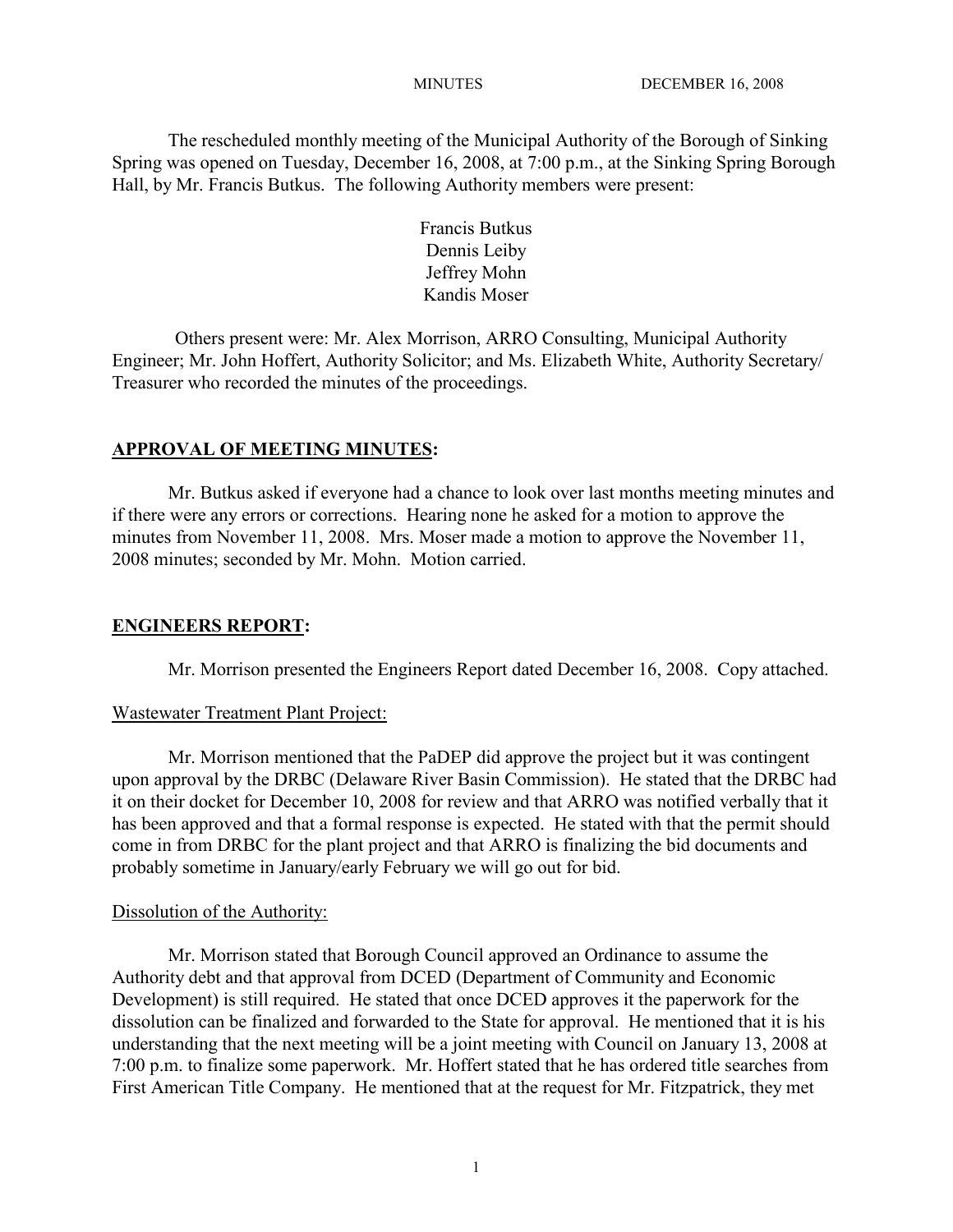## **ENGINEERS REPORT: (Cont.)**

with Mr. Setley and contacted First American to do a present owner search of things that are recorded in the Authority's name. He mentioned that any right-of-ways would have to go into the Borough name.

### Infiltration and Inflow Study:

Mr. Morrison stated that there has been no additional contact from ADS. He stated that ultimately it has to be resolved and that he does not know why they are not getting back to us. He stated that it is his presumption, and that he does not know this for a fact, but he thinks that they may have claimed it as a loss on their taxes so they would not be able to take the money now.

#### Mountain Home Road Sanitary System Additions Project:

Mr. Morrison stated that letters were sent out by the Borough to the property owners saying that they need to connect.

#### Corrective Action Plan (CAP):

Mr. Morrison stated that a status report is now due and that it is a semi-annual report. He mentioned that it will probably be passed on to Mr. Schlott to do for the Borough. He stated that it will be a one page report listing what has been done.

#### Topics for Resolution – Fourth Revision (copy attached):

Mr. Morrison stated that he revised the list again and removed items that had already been decided on. He stated that the last item on the list is the Inter-municipal Agreement. He stated that it is his understanding that they are just going to move forward with the Borough. Mr. Hoffert stated that it is his understanding, from Mr. Fitzpatrick and Ms. Masano, that a new draft has been done and that the Authority's name has been taken off so we are not responsible. Mr. Butkus stated that it should be noted in these minutes that our concerns were not addressed and in the future, if a problem occurs, it was not an oversight by the Authority. Mr. Hoffert stated that he completed everything that the Authority requested including the letter to Mr. Hartman. He stated that he was directed at the last meeting to send a letter to Lower Heidelberg explaining why we sent the letter to the school district. Mrs. Moser stated that Mr. Hartman has not work for Lower Heidelberg for three months. Mr. Leiby asked if Mr. Hoffert had gone over all of our concerns with Mr. Fitzpatrick. Mr. Hoffert stated that he sent the letter and that Mr. Fitzpatrick wanted to meet and then the same people on Council that moved to disband the Authority elected to proceed to have a new agreement prepared without the Authority being part of it. Mr. Leiby stated that his concern is the connections and if they don't know how many connections there are then how can they approve the agreement.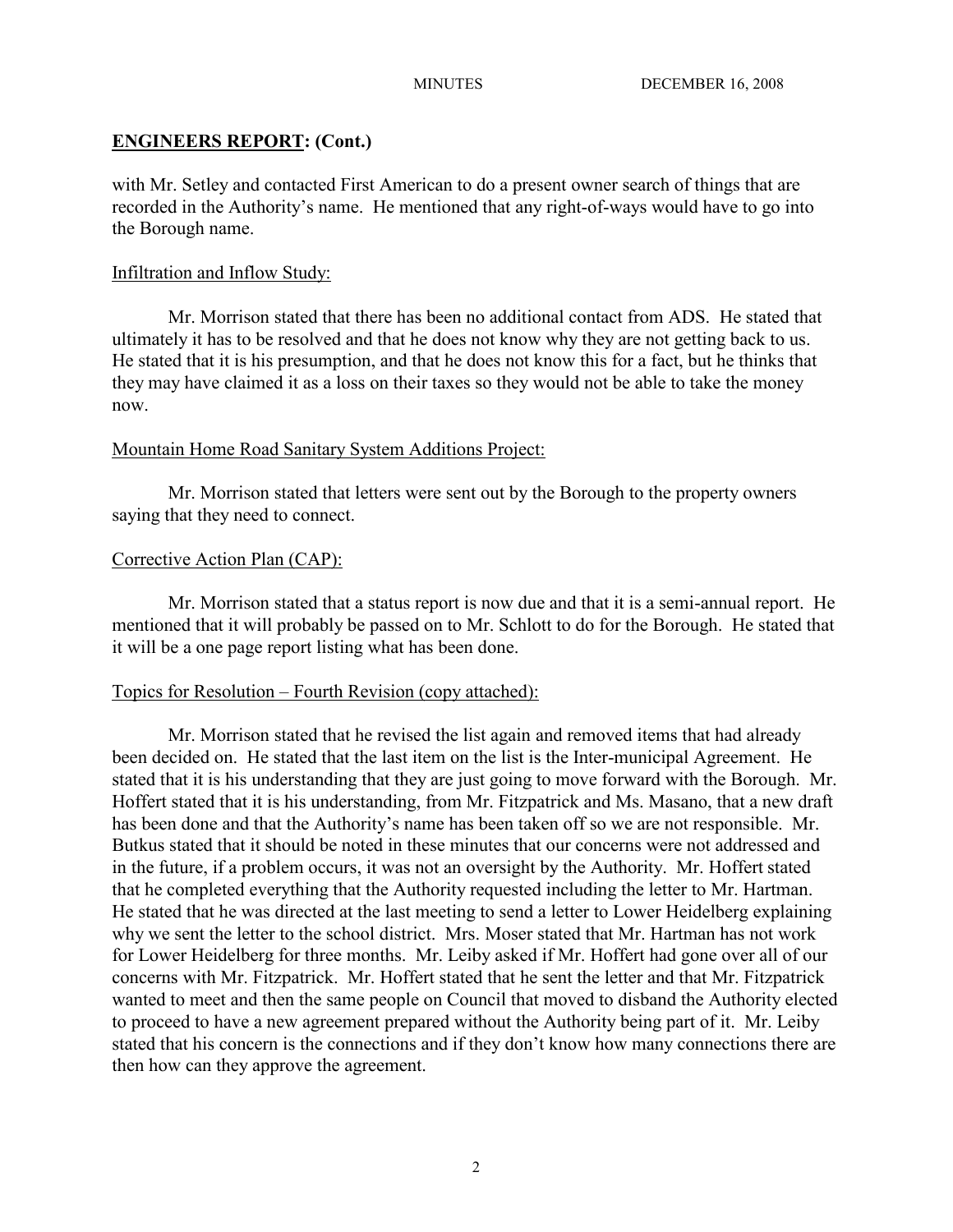# **ENGINEERS REPORT: (Cont.)**

Mrs. Moser asked if they could get a copy of the letter that was sent to Mr. Fitzpatrick and if we were allowed to see a copy of the new draft agreement to see if anything changed. Mr. Hoffert stated that we can request a copy of the agreement and that he would request it for the Authority.

Mr. Hoffert mentioned that, after next month, it is his understanding that we don't have a say about anything except the execution of the bill of sale, and the assignments which is whatever First American Title Company ascertains is part of the report. He stated that as soon as he gets that he will send it out for distribution. He stated that the report should list any recorded documents, right-of-ways, easements and anything else that belongs to the Authority because we want to be off everything.

Mr. Morrison asked if any of the members of the Authority were up for reappointment, because they will have to do that first. Mr. Butkus stated that he was and Ms. White mentioned that Mrs. Moser was also up for reappointment. Ms. White mentioned that when she heard about the joint meeting she informed Mrs. Shade that Mr. Butkus and Mrs. Moser were up for reappointment and that they would need to be reappointed in order to sign any documents or vote on anything. She stated that Mrs. Shade would put it on the agenda for the December 30, 2008 meeting to reappoint them.

Discussion ensued.

# **APPROVAL OF BILLS:**

Ms. White mentioned that we are still holding the bills from Reinsel in the amount of \$2,050.00. Mr. Hoffert asked if we ever got an answer from them on the questions. Mr. Butkus stated no. Mrs. Moser stated that she wanted to know what the other \$650.00 was for. Mrs. Moser recommended that we hold them until we get answers.

Mr. Butkus went over all of the bills as listed below.

Three bills from ARRO consulting totaling \$14,502.20 for services through October 31, 2008.

One bill from Mr. Hoffert in the amount of \$450.00 for services through December 16, 2008.

One bill from Ms. White in the amount of \$70.00 for services through November 30, 2008.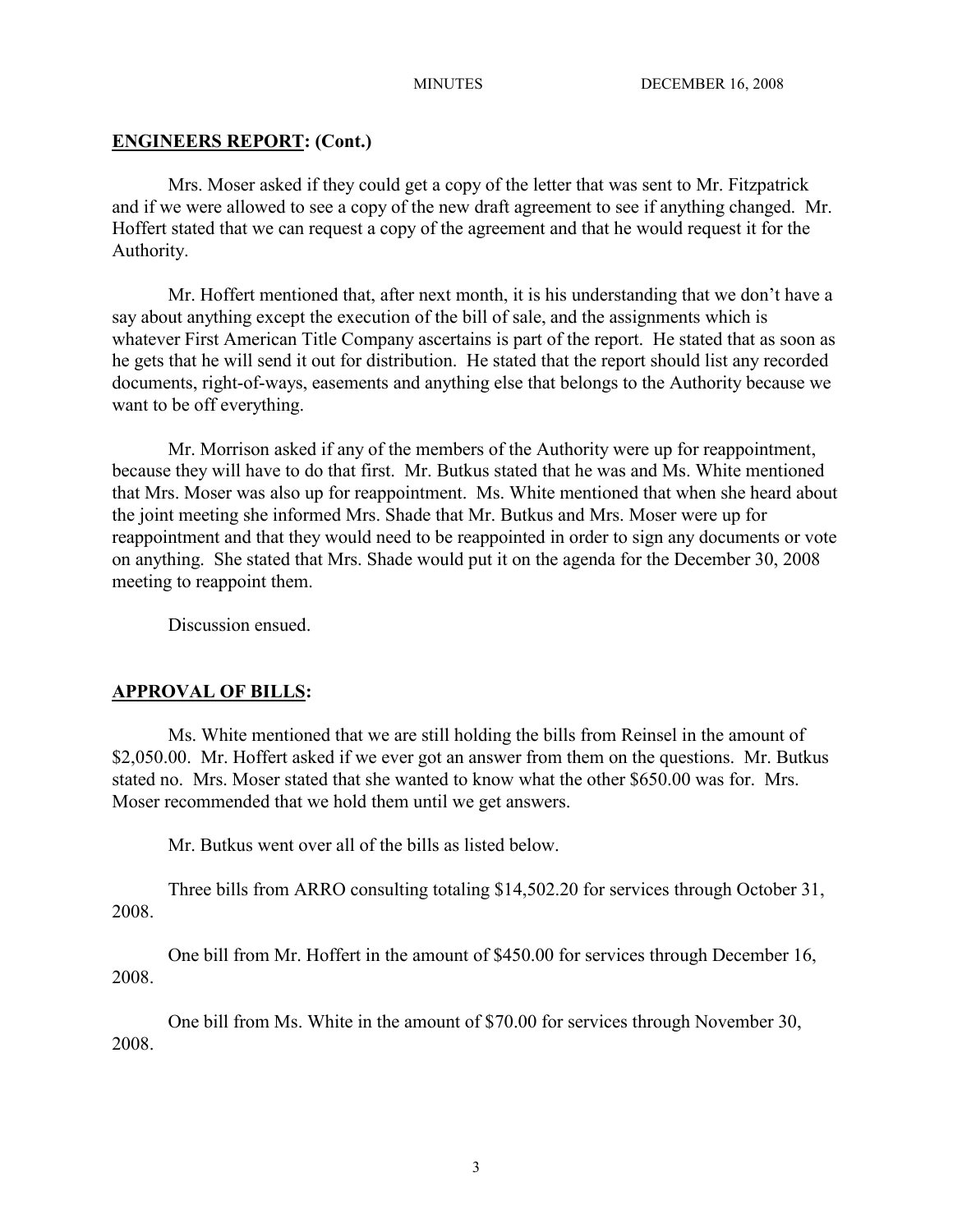## **APPROVAL OF BILLS:**

Mr. Leiby made a motion to approve all of the above listed bills except Reinsel's; seconded by Mr. Mohn. Motion carried.

It was decided that the Authority had enough funds to pay all of the bills except one of ARRO's in the amount of \$9,658.56. This bill will be submitted to the Borough for approval and payment at their next meeting.

Mrs. White mentioned that we had a letter from an auditor for ARRO wanting to confirm the balance due as of October 31, 2008. She stated that their total is off \$.01 from what we paid them. This was documented in the remarks section and signed by Mr. Butkus.

Mrs. White mentioned that we received paperwork from Reinsel concerning the next audit. Mr. Butkus stated that we will not be here so Council will have to address it.

## **TREASURER'S REPORT:**

Mr. Butkus asked if everyone had received a copy of the Treasurer's Report dated December 16, 2008 and if anyone had any questions. Mrs. White mentioned that she received and deposited two tapping fees from Paolo Brutto for the last two houses that he is building. Motion was made by Mr. Leiby to accept the Treasurer's Report; seconded by Mrs. Moser. Motion carried.

### **DISCUSSION:**

Mrs. Moser asked, going back to the intermunicipal agreement, if they were waiting to execute the agreement until after the Authority is dissolved. She wanted to know how they could take Authority off if the Authority still existed. Mr. Hoffert stated that they can have an agreement regarding what they are going to assume. He stated that they already passed an Ordinance to that affect so the whole matter doesn't mean anything ever since they passed the Ordinance.

Mrs. Moser asked if we needed to be at the meeting on January  $13<sup>th</sup>$ . Mr. Hoffert stated that he was still waiting for confirmation that there was a meeting. Mrs. White stated that as of this morning, Mrs. Shade sent the notice to the news paper to advertise the joint meeting on Tuesday January 13, 2009. She stated that Mr. Fitzpatrick could not make the first Monday of the year so they changed it to the second Monday, but then decided that they wanted a joint meeting with the Authority on Tuesday, so they decided to just have one meeting on Tuesday instead of having meetings two days in a row.